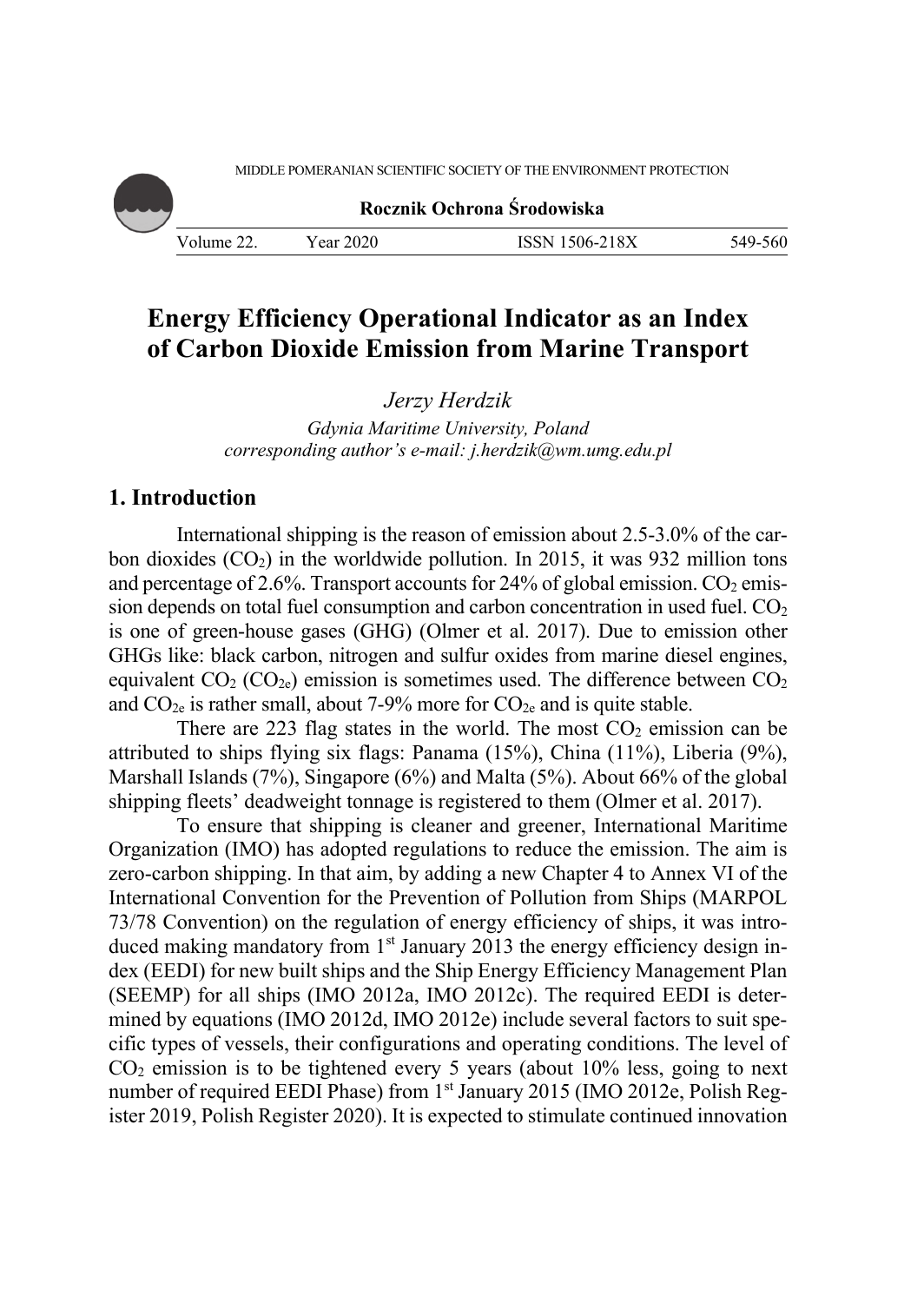and technical development of all the components influencing the engine fuel consumption and hull resistance from its design phase.

The EEOI is the total carbon dioxide emission (in  $g \text{CO}_2$ ) in a given time period per unit of transport effect (ton-km or ton-mile). A lower EEOI means a ship more efficient in its operation (IMO 2009, Acomi et al. 2013). An application of Ship Energy Efficiency Management Plan (SEEMP) requires to perform some actions. As an example, the calculating of EEOI is voluntary but from  $1<sup>st</sup>$ January 2018 the ship-owners of large vessels over 5,000 gross tonnage loading or unloading cargo or passengers at ports in the European Economic Area (EEA) should monitor and report their related  $CO<sub>2</sub>$  emission and other relevant information (Directive 2015, Directive 2018). From  $30<sup>th</sup>$  April 2019 of each year, shipowners shall submit first to States in which those ships are registered and after approving to the European Commission, a satisfactory verified emissions report for each ship that has performed activities in the EEA in the previous reporting period (last calendar year). It shall be done through a THETIS MRV platform (a special basis prepared by European Maritime Safety Agency for Paris Memorandum of Understanding) (Elliot 2009).

Total consumption reports of each type of fuel and emissions reports in marine transport allow to recognize the possibility for formulation new regulations for efficiency increasing and emissions restrictions.

Advantages and disadvantages from enforcing emission restrictions within emission control areas is analyzed in (Dulebenets 2016) and an evaluating the effects of speed reduce for shipping costs and  $CO<sub>2</sub>$  emission is presented in (Chang & Wang 2014).

## **2. Energy Efficiency Design Index as the primary requirement**

EEDI is a first step of IMO's drive to reduce the  $CO<sub>2</sub>$  emission from shipping and a benchmarking scheme aiming to provide an indication of a merchant ship's  $CO<sub>2</sub>$  output in relation to its transport work.

EEDI is provided by formula (1) where in the numerator is  $CO<sub>2</sub>$  emission from main engines and auxiliaries (calculating as a product of fuel factor  $c_{Fi}$ , engine load  $P_i$  and specific fuel consumption *SFC<sub>i</sub>* at this load) and the denominator is a product of ship's deadweight *DWT* and the ship's reference speed *Vs* (IMO 2012e):

$$
EEDI_i = \sum_i c_{Fi} \cdot P_i \cdot SFC_i / (DWT \cdot V_s) \tag{1}
$$

The reference speed means ship's speed at 75% Maximum Continuous Rating of main engine. The units used for EEDI are:  $g \text{CO}_2$ /(ton-mile).

The EEDI is an estimated measure of transport energy efficiency of a ship, which is currently under the design stage. It should be estimated for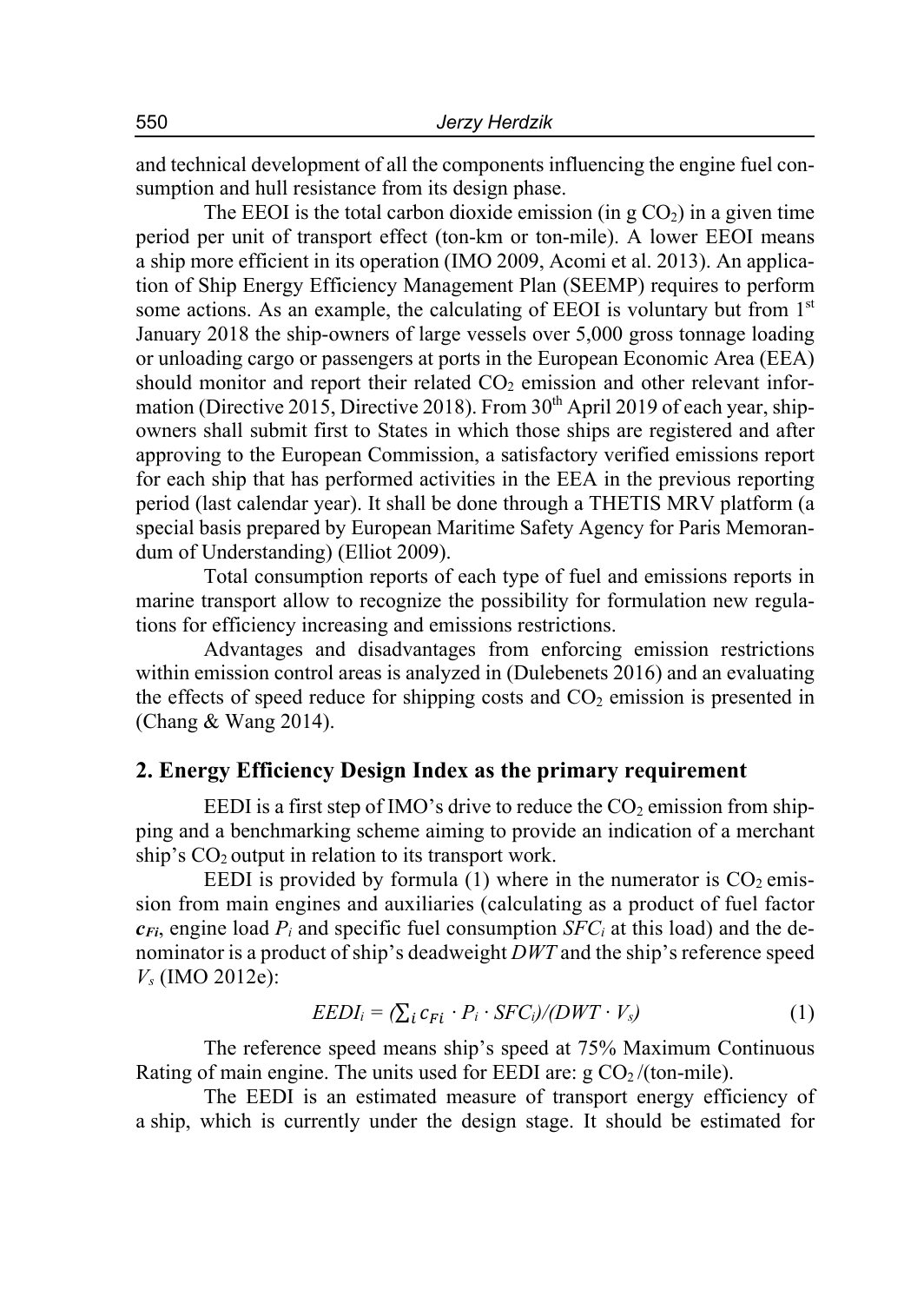designed vessel and it is an important index for designers and builders of ships (IMO 2012b, IMO 2012d).

Goal of EEDI:

- $\bullet$  mitigate  $CO<sub>2</sub>$  emissions,
- increase cargo carrying capacity to maximal possible ship's deadweight,
- enhance ship's speed performance,
- design and use the most efficient equipment,
- design the ship's hull with the lowest resistance,
- design the marine power plant as much efficient as possible.

## **3. EEOI calculation**

The calculation of EEOI needs to measure some parameters during vessel operation, like:

- the distance sailed as recorded in ship's Bridge Log Book,
- the cargo mass as per Bill of Lading and Deck Log Book,
- the total fuel consumption as recorded in Engine Log Book.

It should be known the fuel coefficient  $c_F$  depending on the type of used fuel. The  $c_F$  is presented in Table 1 (Elliot 2009, on base: Acomi & Acomi 2014).

| Type of fuel   |                                     | Reference                                              | Carbon<br>content | $c_F$<br>[ $kg$ - $CO2/kg$ -fuel] |
|----------------|-------------------------------------|--------------------------------------------------------|-------------------|-----------------------------------|
| 1              | Diesel/gas oil                      | ISO 8217 grades DMX<br>through DMC                     | 0.875             | 3.20600                           |
| $\overline{2}$ | Light fuel oil                      | ISO 8217 grades RMA<br>through RMD                     | 0.860             | 3.15104                           |
| 3              | Heavy fuel oil                      | ISO 8217 grades RME<br>through RMK                     | 0.850             | 3.11440                           |
| $\overline{4}$ | Liquefied<br>Petroleum Gas<br>(LPG) | propane<br>butane                                      | 0.819<br>0.827    | 3.00000<br>3.03000                |
| 5              | Liquefied Natu-<br>ral Gas (LNG)    | methane                                                | 0.750             | 2.75000                           |
| 6              | Hydrogen                            | hydrogen                                               | $\theta$          | 0.0                               |
| 7              | <b>Biofuels</b>                     | Biodiesel, renewable diesel,<br>F-T diesel, FP bio-oil | different         | 0.0                               |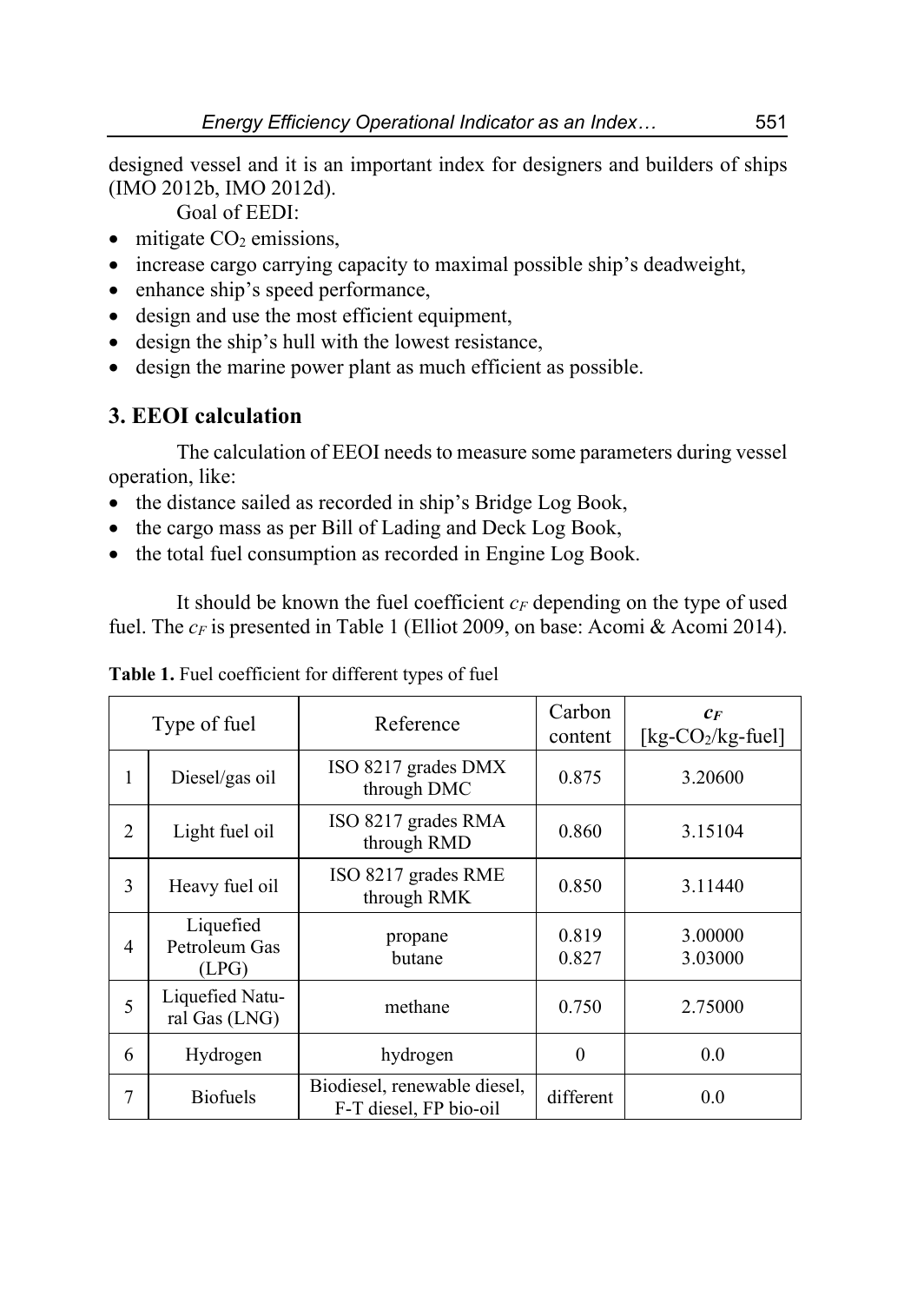An equation (2) for *EEOI* calculation shows the idea of index term.

$$
EEOI = \frac{actual\_CO2\_emission}{performed\_transport\_work}
$$
 (2)

EEOI is provided by other formulas for ships being into operation. The examples are presented in formulas (3) and (4). The EEOI for a voyage is calculated as follows:

$$
EEOI = \frac{\sum_{j=1}^{j} FC_j \times c_{Fj}}{m_{cargo} \times D}
$$
(3)

For a number of voyages the index *Average\_EEOI* is expressed by formula (4):

$$
Average\_EEOI = \frac{\sum_{i=1}^{i} \sum_{j=1}^{j} FC_{ij} \times c_{Fj}}{\sum_{i=1}^{i} m_{cargo,i} \times D_i}
$$
(4)

where:

- $i$  is the fuel type,
- $i$  is the voyage number,

 $FC_i$  – is the mass of consumed fuel at voyage i,

 $c_{Fj}$  – is the fuel mass to CO<sub>2</sub> mass conversion factor for fuel j (fuel factor),

 $m_{carao,i}$  – is mass cargo carried (in tons) or work done

(number of TEU or passengers) or gross tons for passenger ships,

 $D_i$  – is the distance (in nautical miles) corresponding to the cargo carried or work done.

The EEOI depends strongly on vessel capacity. At the same speed and type of a vessel, EEOI will decrease about twice when the capacity increases four times. So the EEDI is determined among others by ship capacity (IMO 2012b, Polish Register 2014). It is presumable that the EEOI will be smaller during operation than required EEDI in design phase.

Approximate EEOI for different types of ships is presented in Table 2 (on base: Acomi & Acomi 2014).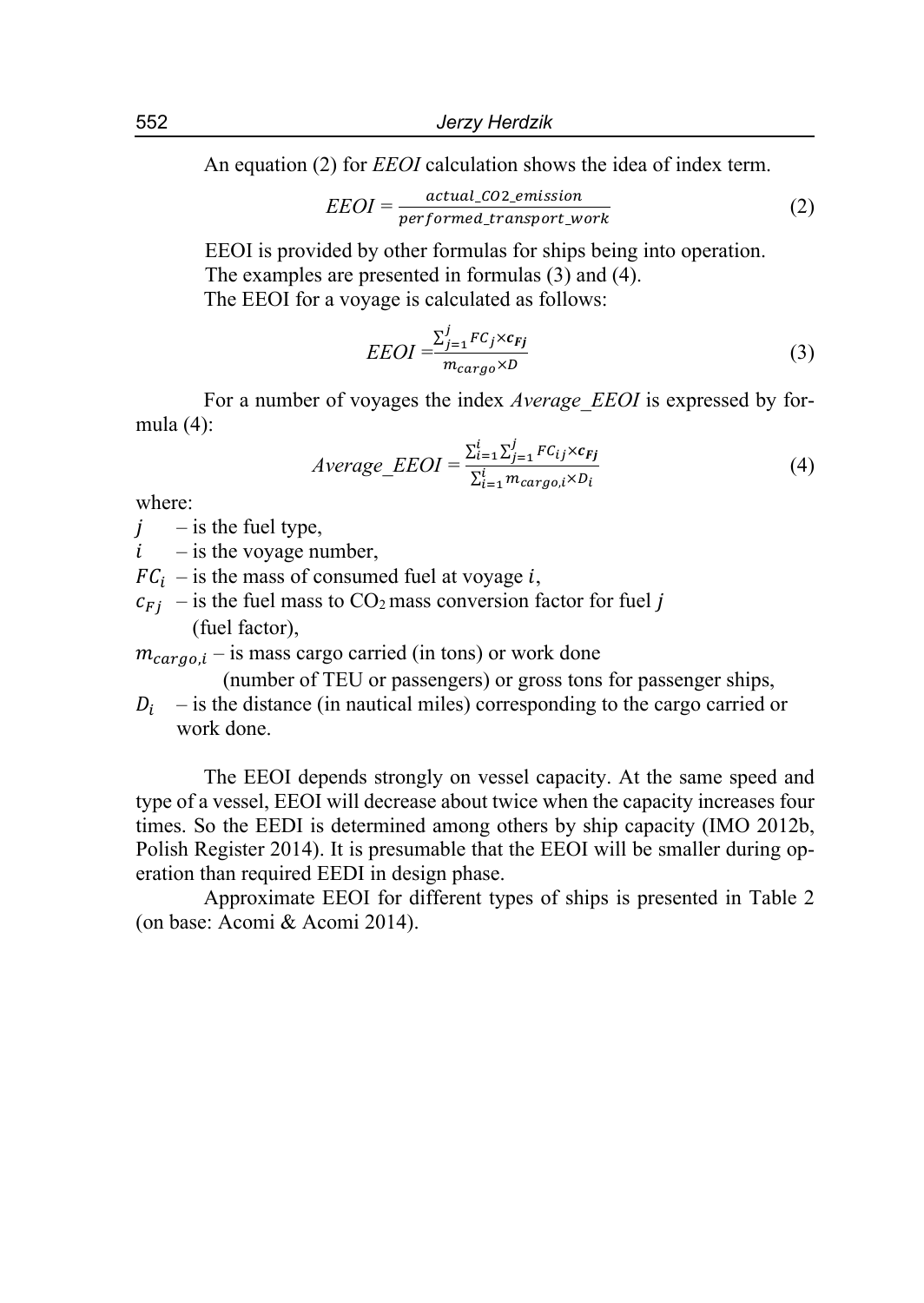| Type of vessel | EEOI [g-CO <sub>2</sub> /ton-km] | EEOI [g-CO <sub>2</sub> /ton-mile] |
|----------------|----------------------------------|------------------------------------|
| Ro-ro          | 33                               |                                    |
| Container ship |                                  | 9.8                                |
| General cargo  |                                  | 7.6                                |
| Product tanker |                                  | 5.9                                |
| Bulk carrier   |                                  | 2.4                                |
| VLCC tanker    |                                  | 23                                 |

**Table 2.** Comparison of EEOI for chosen different types of vessels

The EEOI reaches different values depending on type and size of vessel, cargo capacity, area of sailing etc. For definite vessel the comparison between individual voyages in different condition may be done. The aim is minimizing the index. This is a task for crew members and shipowners.

## **4. Expected effects of EEDI and EEOI introduction**

A wide variety of design, operational and economic solutions is presented in Fig.1.

Looking at Fig.1 it may be seen that we have many possibilities to decrease the EEOI near zero. If we cannot do it till now means it will exist many troubles for introducing those solutions. Of course, the best solution is using hydrogen, other synthetic fuels and bio-fuels (till  $c_F$  will be calculated as zero).



**Fig. 1.** A wide variety of design, operational and economic solutions (IMO Action 2018)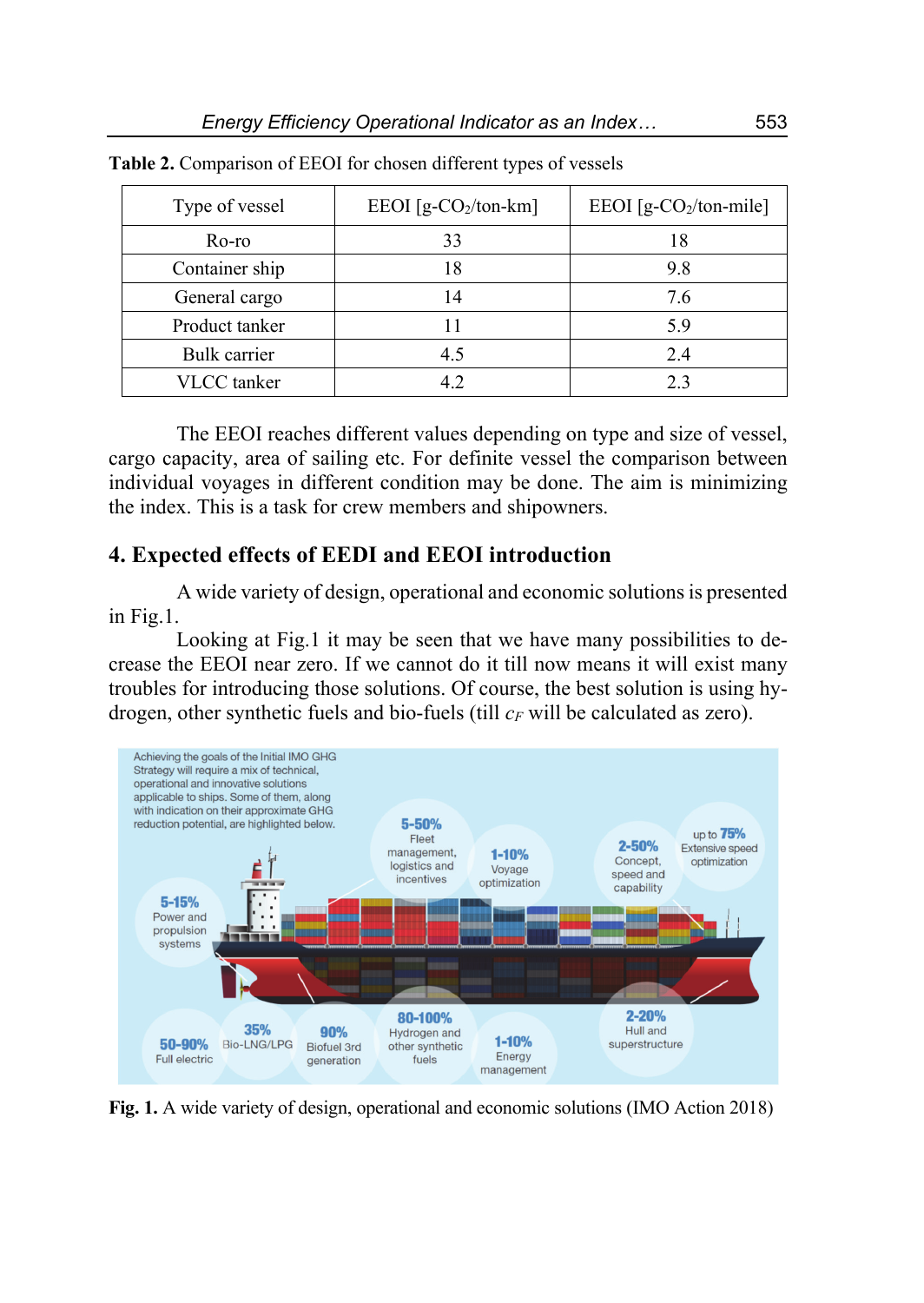In reality into ship's operation there are much less possibilities. Methods like: energy or power management systems (EMS, PMS), voyage optimization (special computer programs, improved voyage planning) and extensive speed optimization (conducive for slow steaming) (MAN 2012) are still into consideration.

The IMO idea "zero carbon" in shipping in 2050 (and as soon as possible in this century) is the target for next steps. The timetable of IMO Action to reduce GHG emissions from ships is (IMO Action 2018):

- 2020 EEDI phase 2: up to 20% reduction in carbon intensity of the ship,
- 2023-2030 mid-term measures to reduce carbon intensity of the fleet by at least 40%,
- 2025 EEDI phase 3: up to 30% reduction in carbon intensity of the ship. Note: early entry into effect (2022) for several ships types with up to 50% carbon intensity reduction for largest containerships,
- 2030-2050 long term measures to reduce carbon intensity of the fleet by at least 70%,
- 2050 at least 50% reduction of total annual GHG emissions (requires approximately  $85\%$  CO<sub>2</sub> reduction per ship).

The EEDI introduction in 2013 has an influence on all design processes. Better designed and equipped vessel allows to reach lower EEOI (Polish Register 2014). Due to IMO Action program (phases of decreasing required EEDI) the EEOI will have a possibility to decrease it for vessels built later. But the index is more complicated. It requires a co-operation between technical superintendent office and crew members, depends on mass cargo and other operational conditions like: estimated time of arrival, route of voyage (distance), hull resistance, sea conditions, wind force and direction, sea current etc. (Elliot 2009, Herdzik 2017). Analyzing the variation of EEOI with respect to different voyage parameters it could be noticed that the most preferred parameters that result in major beneficial changes decreasing that factor are: increasing the quantity of mass cargo maintaining the same route (optimization the route and speed in time constraint) and decreasing the fuel consumption maintaining a medium vessel speed or using waste heat recovery systems (WHRS) (Herdzik 2014b, IMO 2018, IMO 2019).

The Life Cycle Assessment (LCA) is the other point of view on EEOI. There are four main phases in whole life of a ship: building, operation, maintenance and scrapping. The  $CO<sub>2</sub>$  emission during design phase is negligible. During three main phases the  $CO<sub>2</sub>$  is emitted due to consuming a large of electricity and other forms of energy. Only during scrapping process the balance of  $CO<sub>2</sub>$  emission may be different (possible less than zero) because a part of materials would be recycled. The ship produce benefits only in operation phase. Knowing the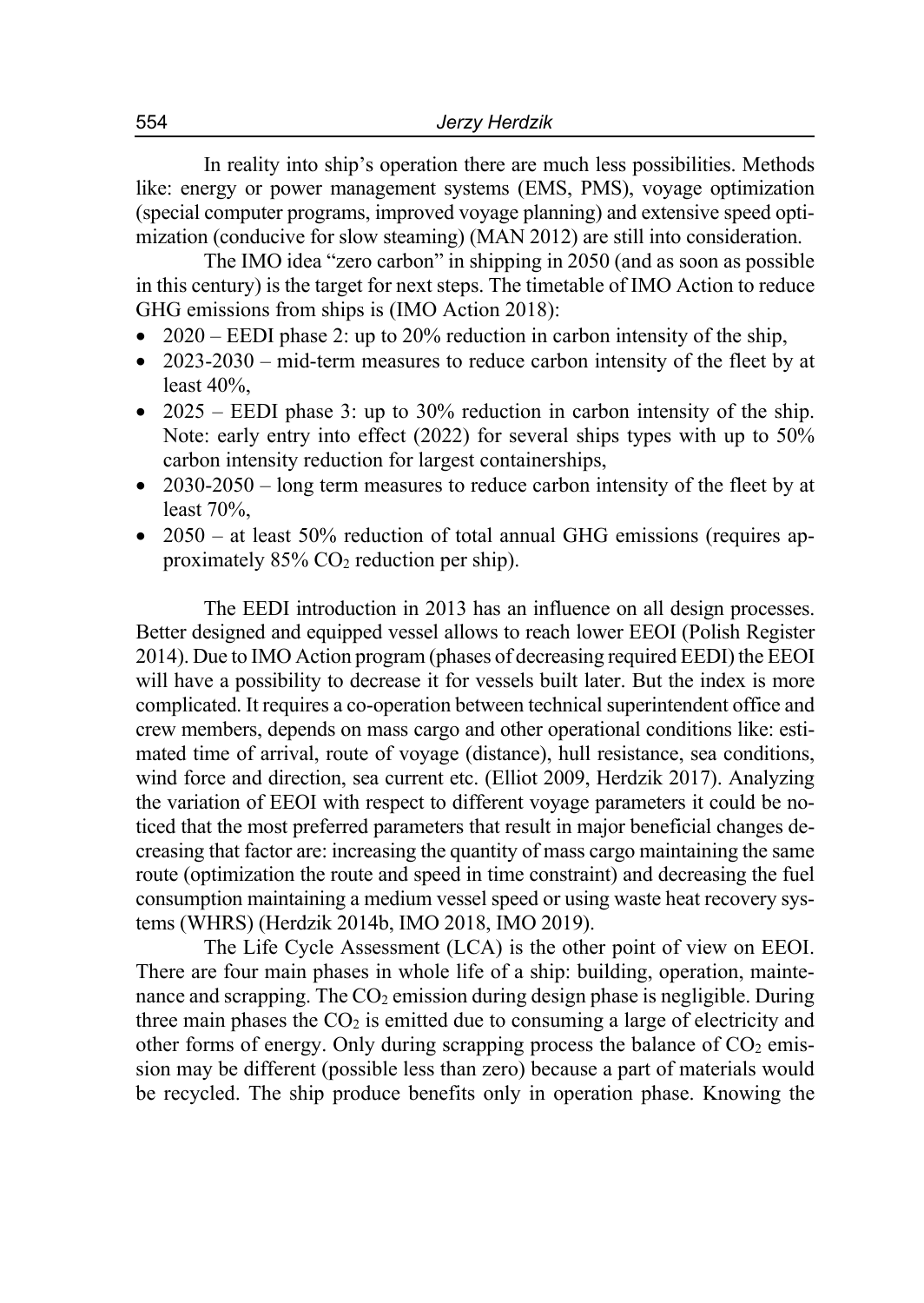benefits (total work transport) it may be estimated the real EEOI or as a correction factor introduces to the *Average\_EEOI*.

The other proposition is Energy Efficiency Technical Indicator (EETI) (UCL Energy 2015) defined as the energy efficiency (g- $CO<sub>2</sub>/(ton-mile)$ ) of a ship in a reference operating condition (speed and draught). It seems to be a better indicator for comparison different voyages of the same vessel because disposing the changing operating conditions.

We should try to adopt for shipping other ideas (e.g. from ashore transport) (Jachimowski et al. 2018) for improving the all transport cycle of cargo.

## **5. Slow steaming of a vessel as the primary method of EEOI decreasing. Main engine operational problems**

Slow steaming of a vessel decreases the fuel consumption. The main engine load (and fuel consumption) depends on the third power (cubic dependency) of vessel speed (propeller characteristics) but the vessel speed is in linear dependency to propeller rotational speed (Faber et al. 2012, Herdzik 2017). So the overwhelming reason for adopting slow steaming is the promise of fuel savings and decreasing the EEOI. Slow steaming practices introduced after a slowdown in global trade in 2008. Between 2013 and 2015 there has been an increase in speed for some of the largest vessels. The observed vessel speed decreasing after 2015 and respectively the main engine (ME) load has an effect on the its operation. ME are designed to work at 70-85% of maximum continuous rating (MCR). Now the ME load is in a range of 10-50% MCR (see Table 3).

| Type of vessel/ME load | $10 - 30\%$ | $20 - 40\%$ | $30 - 50\%$ |
|------------------------|-------------|-------------|-------------|
| Container              | 17.8        | 25.8        | 56.4        |
| Bulk/Tank/others       | 5. 9        | 11.9        |             |

**Table 3.** Typical engine load in slow steaming vessels (percentages) (MAN 2012)

There are the following concerns with regards to slow steaming (Faber et al. 2012, Herdzik 2014a, MAN 2012):

- frequent and thorough scavenge system and under piston inspections must be carried out,
- till the engine has a load dependent cylinder lubrication system which is suited for slow steaming it may work properly, unless the engine has not such system the cylinder lubrication rate must be adjusted to optimal value as per manufacturer's advice,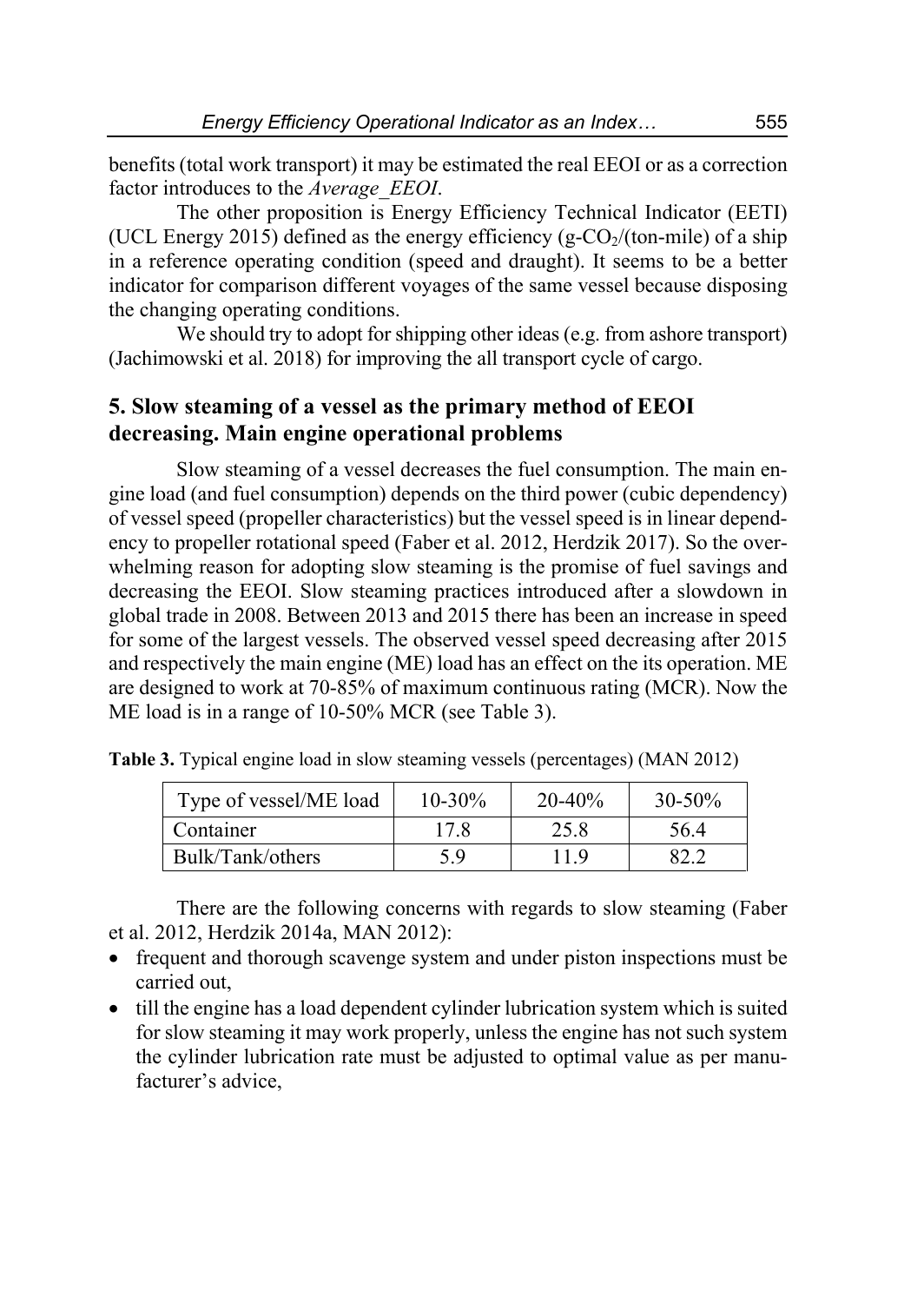- slow steaming causes fouling of the turbochargers and loss of efficiency of turbochargers and engines, requires more often washing processes,
- turbochargers operating outside their designed range produce less air flow leading to more deposits,
- increased carbon deposits on the injectors compromises with their performance,
- causes fouling of the exhaust gas economizer resulting in reduction of capacity as well as increased danger of soot fire,
- causes reduction in scavenge air pressure resulting in improper combustion,
- leads to improper atomization of the fuel as well as leads to knock combustion or misfire,
- maintenance intervals have to be modified.
- causes low temperature corrosion of cylinder liners,
- increases the risk of scavenge fires and needs extra scavenge and under piston draining,
- cause loss of heat transfer due to carbon deposits and failure of components due to thermal stresses, etc.

When main engine is run at full load (periodically, according to manufacturer's advice, as an example: four hours of slow steaming and one hour of full load) after long periods of slow steaming the risk of engine damage becomes imminent. But this is infeasible in many cases.

To overcome the mentioned concerns it requires performing many actions like: proactive on-board servicing, manual cleaning, manual adjustments, fuel adjustments, enhanced engine room staff training, engine upgrade kits etc. It means additional works and competencies for engine room staff.

The approach for long-term slow steaming requires the preparedness of main engine like: engine retrofit, derating and upgrade measures taken to minimize the return on slow steaming (MAN 2012).

A ship can be designed to have an optimal hull form, rudder and propeller to sail in a certain speed, while it may redundant power in order to manoeuvre safely in adverse conditions.

 When ships are designed to sail at lower speed, their design may change. In (Faber et al 2012), it has presented the Germanisher Lloyd (GL) example for comparison of the designs of an typical existing post panama container ship (6500 TEU) with a design speed of 26 knots and a ship with a design speed of 22.5 knots. The latter ship is shorter and broader and has a higher block coefficient. Due to introduced changes its water resistance increases but its main engine power decreased by 21.5% (but less than square).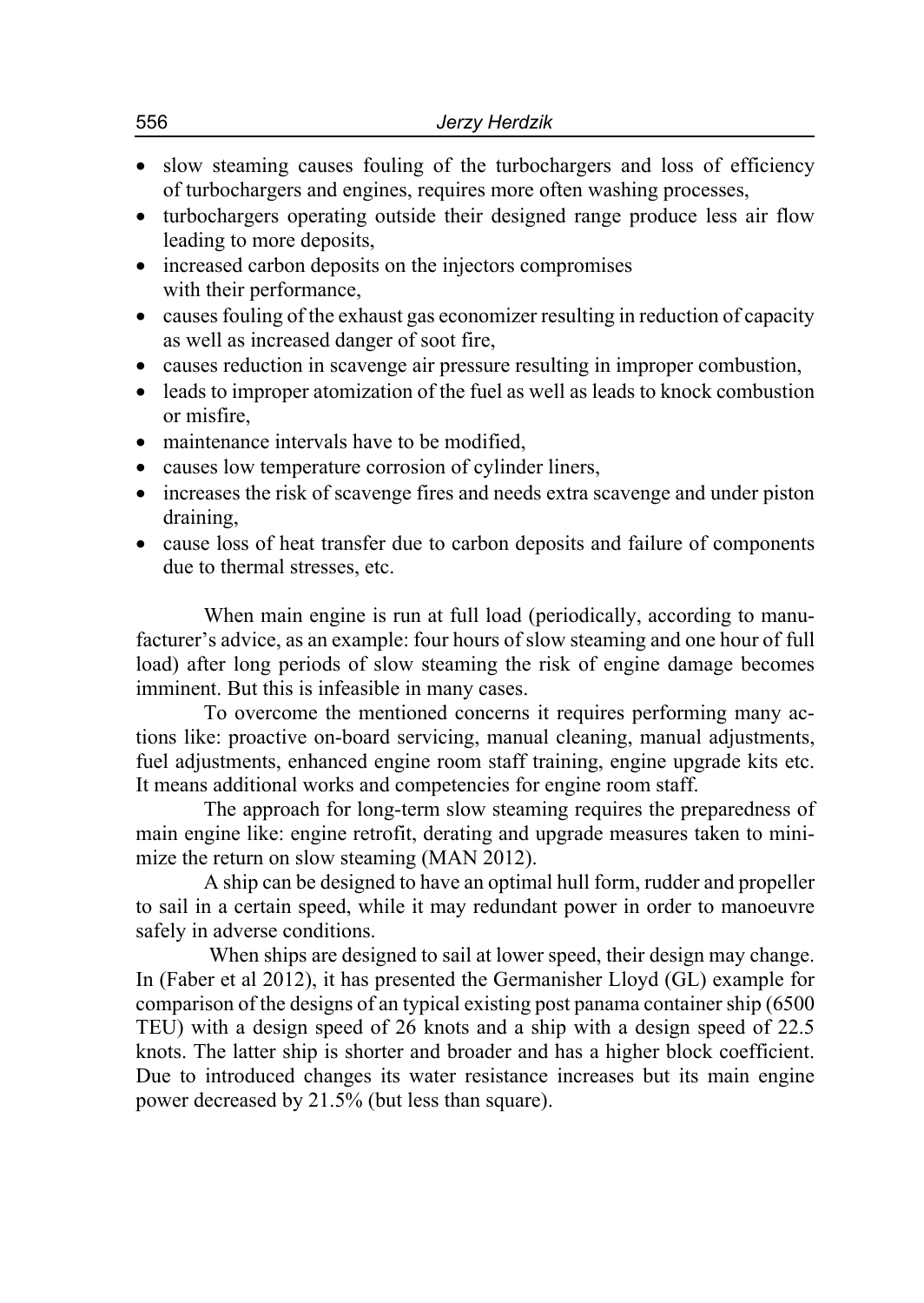## **6. EEOI as carbon dioxide emission index**

The EEOI may perform a role of carbon dioxide emission index from shipping. A basic problem is its proper understanding and application. It should be used all possibilities for decreasing that indicator but only reasonable. One simple example: during voyage knowing the estimated time of arrival (ETA) and a distance to sail, it is easy to calculate the required medium speed of a vessel to reach the ETA – it is a reasonable method. In other case, if we will sail with bigger speed and the saved time we will spend in standing in a drift or sail in a circulation with low speed (the distance will be longer and the EEOI lower) is unreasonable.

Knowing the mass cargo, distance to sail, types of vessels and their capacity it is possible to estimate the total carbon dioxide emission to the atmosphere from shipping due to monitor, report and verification (MRV) systems.

Introducing the EEDI and EEOI, IMO has an aim to decrease the total  $CO<sub>2</sub>$  emission from shipping to zero. This is a laudable goal. But it must be remembered that all imposed limitations, requirements and regulations provide to increasing the cost of transport and shipping.

#### **7. Final remarks**

Total shipping fuel consumption is on a level of 300-330 million tons yearly with  $CO<sub>2</sub>$  emission about 0.9-1.0 billion tons.

The expectation is minimizing the  $CO<sub>2</sub>$  emission from shipping. A limitation of other GHG emission from marine diesel engines provides to increasing the specific fuel consumption (according to IMO about 2%, but probably more) and respectively to increasing the  $CO<sub>2</sub>$  emission.

Slow steaming method is the most perspective but required to research preferable solutions and propositions to minimize its effects.

Energy storage through use the batteries and cold ironing (shoreside electrical power to a ship at berth) are still under development.

Introducing through IMO the regulations of EEDI and EEOI is reasonable but should be the first step to other actions.

The decarbonization process in global shipping was started. The supreme hope is marine fuel switch to lower (up to zero) carbon in fuel for propulsion.

### **References**

Acomi, N. et al. (2013). The Energy Efficiency Operational Index - An instrument for the marine pollution control*. Recent Advances in Energy, Environment, Economics and Technological Innovation.* 177-180, DECO, Paryż.

Acomi, N., Acomi, O.C. (2014). The influence of different types of marine fuel over the energy efficiency operational index. *Energy Procedia. 59*, 243-248.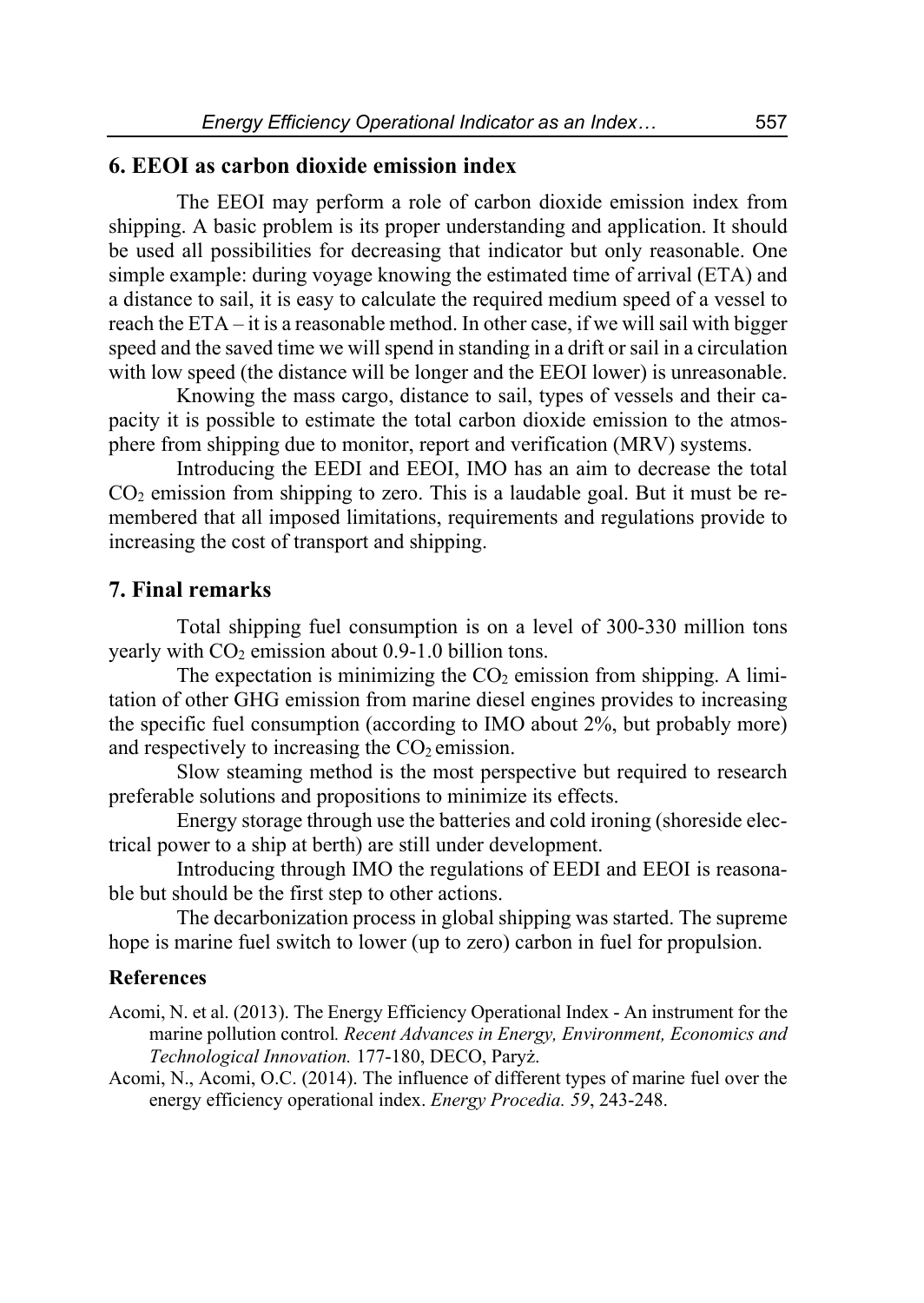- Chang, C. & Wang, C. (2014). Evaluating the effects of speed reduce for shipping costs and CO2 emission. *Transportation Research Part D: Transport and Environment. 31*, 110-115.
- Directive (2015). 2015/757 of the European Parliament and of the Council of 29 April 2015, as amended by Delegated Regulation 2016/2071 *on monitoring, reporting and verification of carbon dioxide emissions from maritime transport*, and amended Directive 2009/16/EC.
- Directive (2018). 2018/410 of the European Parliament and of the Council of 14 March 2018 amending Directive 2003/87/EC *to enhance cost-effective emission reductions and low-carbon investments*, and Decision (EU) 2015/1814.
- Dulebenets, M.A. (2016). Advantages and disadvantages from enforcing emission restrictions within emission control areas. *Maritime Business Review, 1*(2), 107-132.
- Elliot, B. (2009). The Energy Efficiency Operational Index and Voluntary Measures for Improving Energy Efficiency, EMSA.
- Faber, J. et al. (2012). *Regulated Slow Steaming in Maritime Transport, An Assessment of Options, Costs and Benefits*, Delft, 2012.
- Herdzik, J. (2014a). (in Polish). Modyfikacja wskaźników efektywności energetycznej statków różnych typów i konstrukcji. *Logistyka, 6*, 706-711.
- Herdzik, J. (2014b). Remarks on Implementation of Ship Energy Efficiency Management Plan. *Scientific Journal of Gdynia Maritime University, 3,* 81-88.
- Herdzik, J. (2017). *U*wagi do eksploatacyjnego wskaźnika efektywności energetycznej statku. (in Polish). *Autobusy, Technika, Eksploatacja, Systemy Transportowe, 6*, 209-213.
- Jachimowski, R. et al. (2018). Selection of a Container Storage Strategy at the Rail-road Intermodal Terminal as a Function of Minimization of the Energy Expenditure of Transshipment Devices and CO2 Emissions. *Rocznik Ochrona Środowiska, 20*, 965-988.
- IMO, (2009). *Guidelines for voluntary use of ship energy efficiency operational indicator, EEOI,* MEPC.1/Circ.684, 2009.
- IMO, (2012a). *Guidance for the development of a ship energy efficiency management plan, SEEMP,* MEPC 59/24/Add.1, Annex 19, 2012.
- IMO (2012b) Resolution MEPC.2012.(63). *Guidelines on the method of calculation of the attained Energy Efficiency Design Index for new ships*.
- IMO (2012c) Resolution MEPC.2013(63). *Guidelines for the development of a Ship Energy Efficiency Management Plan*.
- IMO (2012d) Resolution MEPC.2014(63). *Guidelines on survey and certification of the Energy Efficiency Design Index*.
- IMO (2012e) Resolution MEPC.2015(63). *Guidelines for calculation of reference lines for use with EEDI*.
- IMO (2018) MEPC 72/INF.5, *Reduction of GHG from ships. Understanding CO<sub>2</sub> emissions and challenges in assessing the operational efficiency for ships*.
- IMO (2019). http://www.imo.org/en/OurWork/Environment/PollutionPrevention/AirPollution/Pages/GHG-Emissions.aspx (accessed: 15<sup>th</sup> March, 2019).
- IMO Action (2018). *To Reduce Greenhouse Gas Emission From International Shipping*, IMO 2018.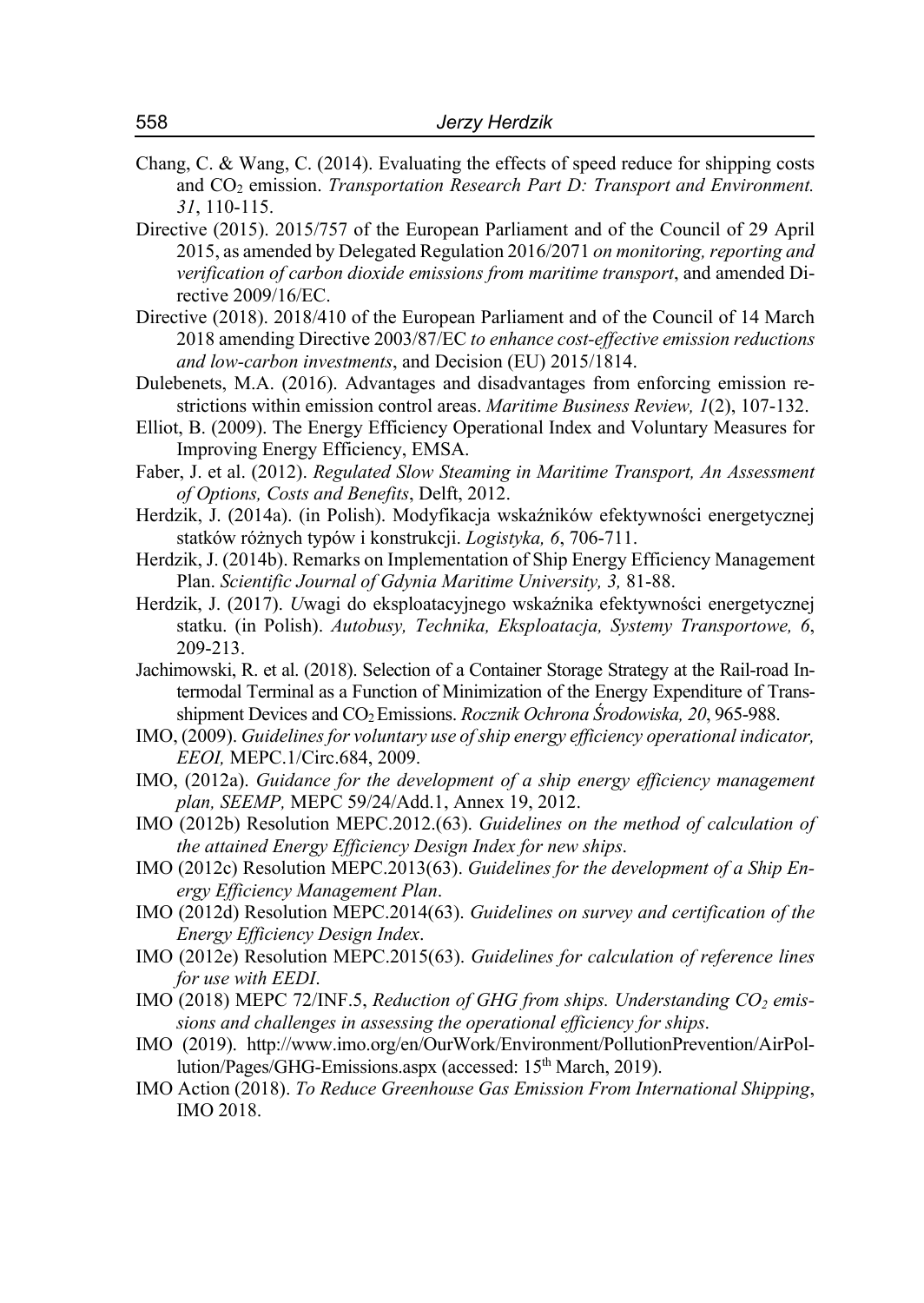- MAN (2012). *Slow Steaming Practices in the Global Shipping Industry*, Report, MAN PrimeServ 2012.
- Olmer, N. et al. (2017). Greenhouse Gas Emission from Global Shipping 2013-2015. *The International Council on Clean Transportation*, ICCT, Washington, USA.
- Polish Register of Shipping (2014). *Przepisy, Wytyczne dotyczące efektywności energetycznej statków*, (in Polish). Polski Rejestr Statków, Publication No. 103/P.
- Polish Register of Shipping (2019). *Przepisy nadzoru konwencyjnego statków morskich, część IX, ochrona środowiska,* (in Polish). Gdańsk, January 2019.
- Polish Register of Shipping (2020). *Rules for Statutory Survey of Sea-going Ships, Part IX, Environment Protection*, January 2020.
- UCL Energy (2015). *Understanding the Energy Efficiency Operational Indicator,* UCL Energy Institute*,* Final Report and Appendices*,* Royal Belgium Shipowners' Association, May 2015.

#### **Abstract**

The paper presents Energy Efficiency Operational Index (EEOI) introduced through International Maritime Organization (IMO) which defined the carbon dioxide emission as a result of transport specific cargo mass on specific distance. The total fuel consumption from all elements of vessel energetic system causes the carbon dioxide emission. Ship-owners should inform the marine administration about the fuel consumption from all vessels of 5000 tons of gross tonnage or more from 1st January 2018. In marine transport about 85% of carbon dioxide emission comes from such vessels. The calculating of EEOI is voluntary now but it is indicated to do it. It allows on an assessment the differences between the Energy Efficiency Design Index (EEDI) obligatory during design process of a vessel and its power plant and EEOI. Due to it may be estimated the correctness of vessel and power plant operation in exploitational conditions.

The basic way of EEOI decreasing is slow steaming of a vessel. The power demand for propulsion (and fuel consumption) is proportional to the third power of vessel velocity (according to the propeller characteristics) on the other hand the hull resistance (the demand for thrust by propeller) is proportional to the second power of vessel velocity. As a result it causes the decreasing of total fuel consumption for covering the same distance but increasing the time of voyage. It is for acceptance during a bad economic situation. Although it will be no acceptable during a good economic situation when it will be required the increasing of vessel velocity (decreasing the time of voyage).

The other effective methods are under research which allows to reach the same aim. It is known such methods of vessel operation which leading to the decreasing of that index. The paper shows these methods with their characteristics.

#### **Keywords:**

marine transport, emission to atmosphere, carbon dioxide, energy efficiency operational indicator, ship operation, shipping